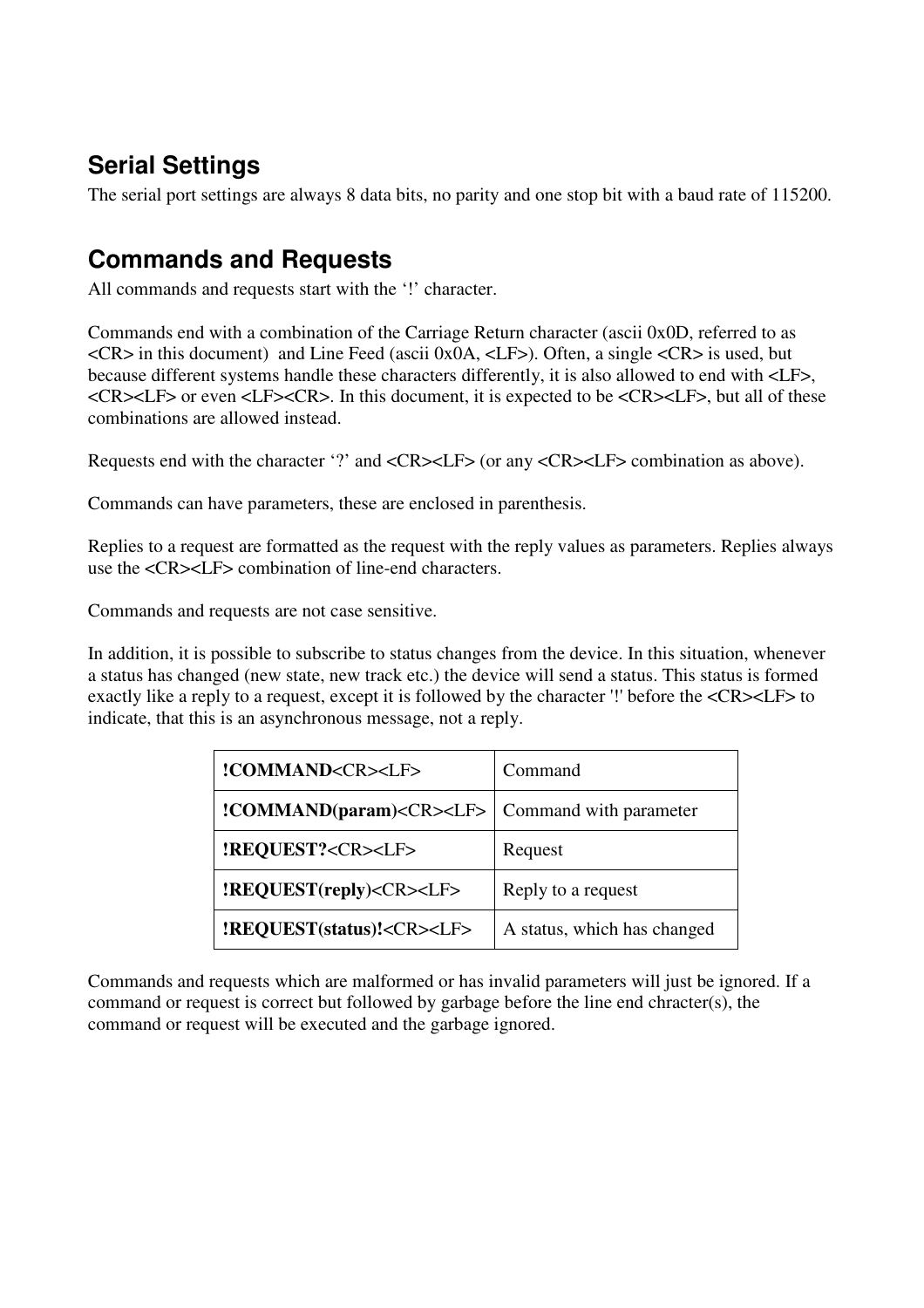## **Requests**

The following requests are available on the CD-2:

| <b>Request name</b>                                                | <b>Action</b>                                                  | <b>Reply</b>                                                                                                                                                                                                                                                                                                                                                                                                                                                  |
|--------------------------------------------------------------------|----------------------------------------------------------------|---------------------------------------------------------------------------------------------------------------------------------------------------------------------------------------------------------------------------------------------------------------------------------------------------------------------------------------------------------------------------------------------------------------------------------------------------------------|
| !VER? <cr><lf></lf></cr>                                           | Requests the SW<br>version in the CD-2                         | !VER(1.23a) <cr><llf><br/>If the version is 1.23a</llf></cr>                                                                                                                                                                                                                                                                                                                                                                                                  |
| !STATE? <cr><lf></lf></cr>                                         | Requests the current<br>state.                                 | One of:<br>!STATE(OFF) <cr><lf><br/>!STATE(OPENING)<cr><lf><br/>!STATE(OPEN)<cr><lf><br/>!STATE(CLOSING)<cr><lf><br/>!STATE(NODISC)<cr><lf><br/>!STATE(DISCERROR)<cr><lf><br/>!STATE(READING)<cr><lf><br/>!STATE(PLAY)<cr><lf><br/>!STATE(STOP)<cr><lf><br/>!STATE(PAUSE)<cr><lf><br/>!STATE(WIND)<cr><lf><br/>!STATE(REWIND)<cr><lf></lf></cr></lf></cr></lf></cr></lf></cr></lf></cr></lf></cr></lf></cr></lf></cr></lf></cr></lf></cr></lf></cr></lf></cr> |
| !TRACK? <cr><lf<br>&gt;</lf<br></cr>                               | Requests the number of<br>the track currently<br>being played. | From<br>$!$ <b>TRACK(1)<cr><lf></lf></cr></b><br>to<br>!TRACK(99) <cr><lf><br/><b>or</b><br/>!TRACK(-)<cr><lf><br/>if no track is currently being played</lf></cr></lf></cr>                                                                                                                                                                                                                                                                                  |
| <b>!NOFTRACKS?<cr< b=""><br/><math>&gt;&lt;</math>LF&gt;</cr<></b> | Requests the number of<br>tracks on the current<br>disc.       | From<br>!NOFTRACKS(1) <cr><lf><br/>to<br/>!NOFTRACKS(99)<cr><lf><br/>or<br/>!NOFTRACKS(-)<cr><lf><br/>if there is no current disc.</lf></cr></lf></cr></lf></cr>                                                                                                                                                                                                                                                                                              |
| !TIME?<br><cr><lf></lf></cr>                                       | Requests the elapsed<br>time of the playing<br>track.          | Reply format:<br>$!\mathbf{TIME}(1:23)<\mathbf{CR}><\mathbf{LF}>$<br>or<br>!TIME(-0:01) <cr><lf><br/>where the '-' indicates, that the CD-2 is currently<br/>in the pause between tracks, counting down to<br/>start.</lf></cr>                                                                                                                                                                                                                               |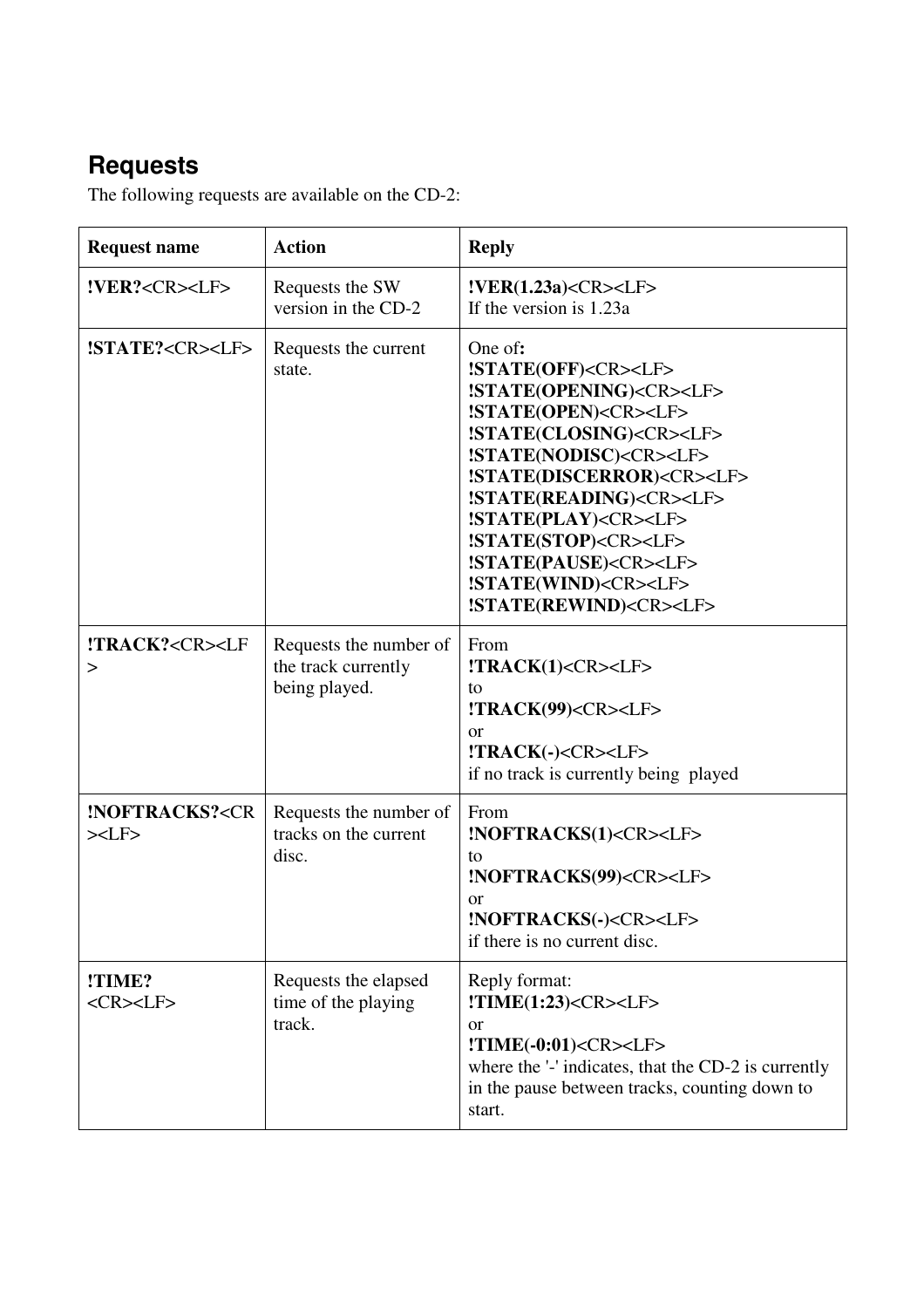| <b>!REMTIME?<cr>&lt;</cr></b><br>LF                                              | Requests the remaining<br>time of the current<br>track.                 | Reply format:<br>!REMTIME(3:21) <cr><lf><br/>or<br/><b>!REMTIME(-0:01)<cr><lf></lf></cr></b><br/>where the '-' indicates, that the CD-2 is currently<br/>in the pause between tracks, counting down to<br/>start.</lf></cr> |
|----------------------------------------------------------------------------------|-------------------------------------------------------------------------|-----------------------------------------------------------------------------------------------------------------------------------------------------------------------------------------------------------------------------|
| <b>!PLAYMODE?<cr< b=""><br/><math>&gt;&lt;</math>LF<math>&gt;</math></cr<></b>   | Requests the current<br>play mode.                                      | <b>!PLAYMODE(m)</b> , where m is one of:<br>$0 =$ Normal play mode<br>$1 =$ Repeat disc<br>$2 =$ Repeat track<br>$3 =$ Random play                                                                                          |
| !TRACKNAME? <c<br>R &gt; LF</c<br>                                               | Requests the trackname<br>from cd-text info for<br>the current track.   | !TRACKNAME(Name Of Track) <cr><lf><br/>or<br/>!TRACKNAME()<cr><lf><br/>if no data is present for the track name.</lf></cr></lf></cr>                                                                                        |
| !TRACKARTIST?<<br>$CR$ > <lf></lf>                                               | Requests the trackartist<br>from cd-text info for<br>the current track. | !TRACKARTIST(Artist Name) <cr><lf><br/>or<br/>!TRACKARTIST()<cr><lf><br/>if no data is present for the track artist.</lf></cr></lf></cr>                                                                                    |
| !DISCNAME? <cr><br/><math>&lt;</math>LF<math>&gt;</math></cr>                    | Requests the discname<br>from cd-text info for<br>the current disc.     | <b>!DISCNAME(Name Of Disc)<cr><lf></lf></cr></b><br>$\alpha$ r<br>!DISCNAME() <cr><lf><br/>if no data is present for the disc name.</lf></cr>                                                                               |
| <b>!DISCARTIST?<cr< b=""><br/><math>&gt;&lt;</math>LF<math>&gt;</math></cr<></b> | Requests the discartist<br>from cd-text info for<br>the current disc.   | !DISCARTIST(Artist Name) <cr><lf><br/>or<br/>!DISCARTIST()<cr><lf><br/>if no data is present for the disc artist.</lf></cr></lf></cr>                                                                                       |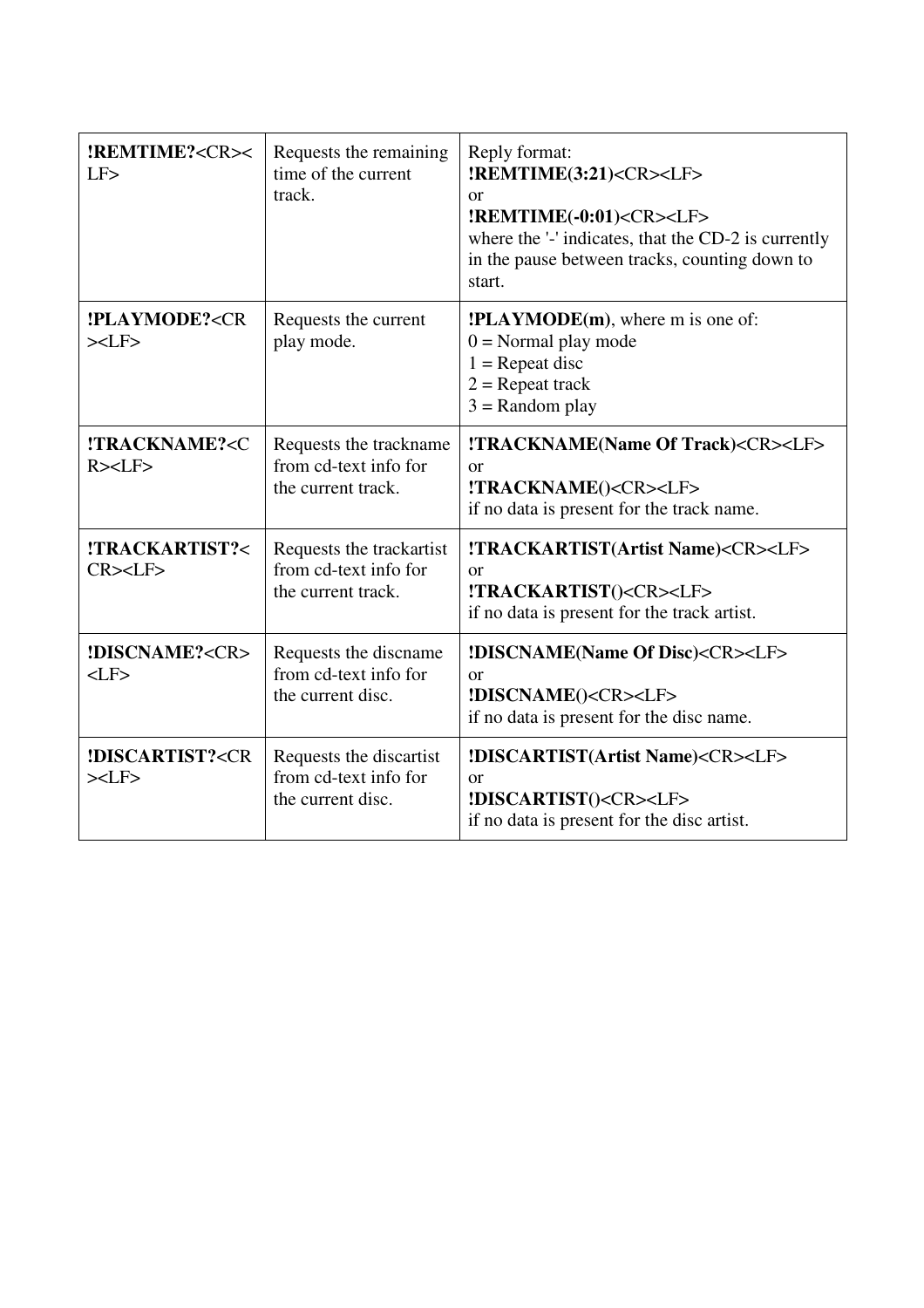## **Commands**

The following commands are available on the CD-2.

| <b>Command name</b>                 | <b>Action</b>                                                                                                                                                                               |
|-------------------------------------|---------------------------------------------------------------------------------------------------------------------------------------------------------------------------------------------|
| !OFF <cr><lf></lf></cr>             | Turns the CD-2 off.                                                                                                                                                                         |
| !ON <cr><lf></lf></cr>              | Turns the CD-2 on.                                                                                                                                                                          |
| !PWR <cr><lf></lf></cr>             | Toggles power on the CD-2. Same functionality as the<br>standby button on the front.                                                                                                        |
| <b>!EJECT<cr><lf></lf></cr></b>     | Opens or closes the tray. Same functionality as the eject<br>button on the front.                                                                                                           |
| <b>!PLAY<cr><lf></lf></cr></b>      | Play.                                                                                                                                                                                       |
| !PAUSE <cr><lf></lf></cr>           | Pause.                                                                                                                                                                                      |
| <b>!PLAYPAUSE<cr><lf></lf></cr></b> | Toggles between play and pause. Same functionality as<br>pressing the rotary button on the front.                                                                                           |
| !STOP <cr><lf></lf></cr>            | Stop.                                                                                                                                                                                       |
| <b>!PREV<cr><lf></lf></cr></b>      | Requests the previous track. If the disc is currently at<br>track 1, the last track on the disc will be selected. Same<br>behaviour as turning the front rotary knob counter-<br>clockwise. |
| !NEXT <cr><lf></lf></cr>            | Requests the next track. If the disc is currently at the last<br>track, the first track on the disc will be selected. Same<br>behaviour as turning the front rotary knob clockwise.         |
| <b>!REWIND<cr><lf></lf></cr></b>    | Start scanning backwards.                                                                                                                                                                   |
| !WIND <cr><lf></lf></cr>            | Start scanning forwards.                                                                                                                                                                    |
| !STOPWIND <cr><lf></lf></cr>        | Stop the scanning started by one of the above commands.                                                                                                                                     |
| !DIGIT(d) <cr><lf></lf></cr>        | Corresponds to pressing the digit d on the remote in order<br>to select a specific track.                                                                                                   |
| !PLAYMODE(m) <cr><lf></lf></cr>     | Select playmode, where m is one of:<br>$0 =$ Normal play mode<br>$1 =$ Repeat disc<br>$2 =$ Repeat track<br>$3 =$ Random play                                                               |